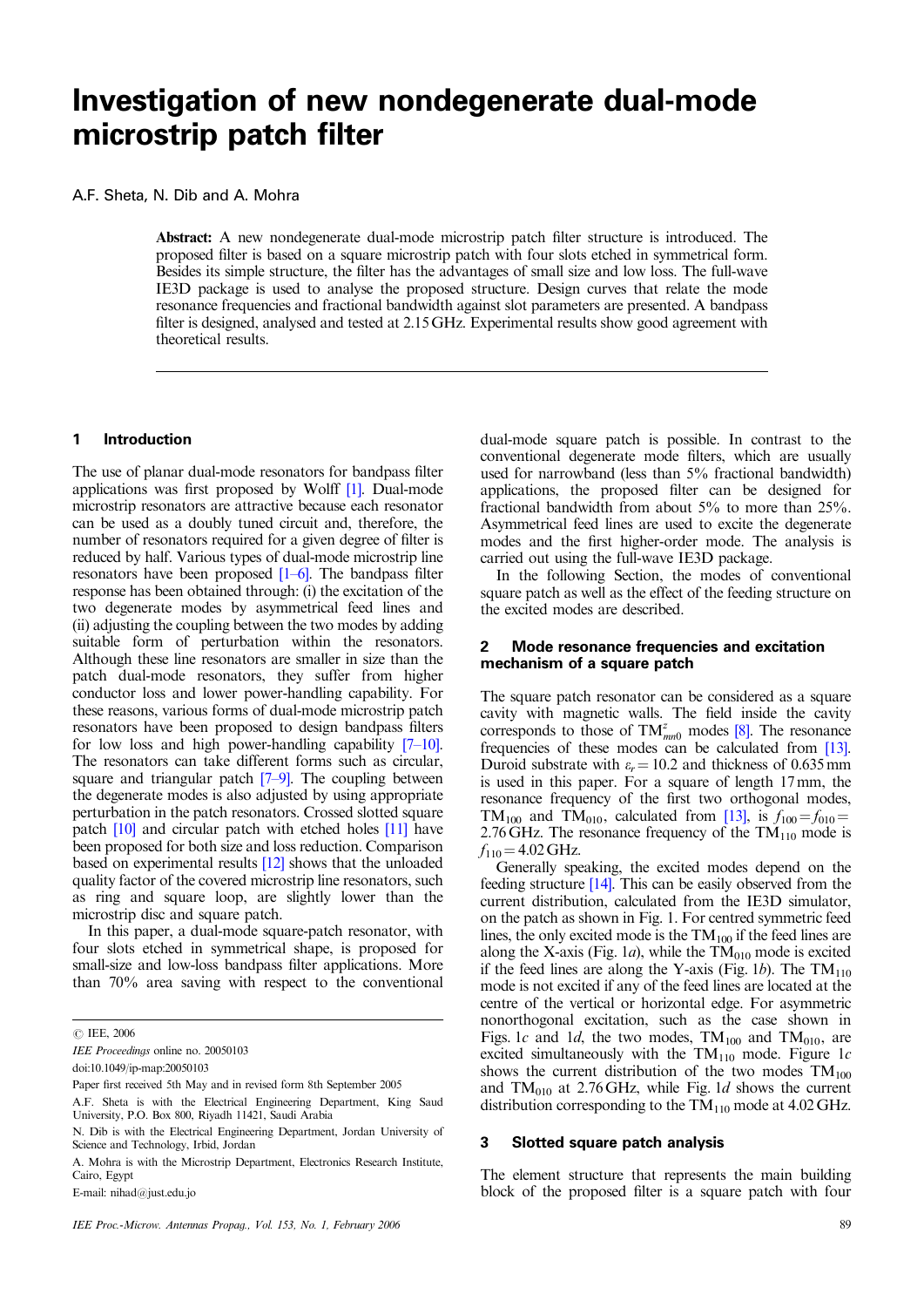

**Fig. 1** Current distribution of first three modes of square patch of side length of 17 mm on Duroid substrate with  $\varepsilon_r = 10.2$  and thickness 0.635 mm

- a Current distribution of  $TM_{100}$  mode at 2.76 GHz
- $b$  Current distribution of TM<sub>010</sub> mode at 2.76 GHz
- $c$  Current distribution of two modes TM<sub>100</sub> and TM<sub>010</sub> at 2.76 GHz
- d Current distribution of  $TM_{110}$  mode at 4.02 GHz



**Fig. 2** Dual-mode bandpass filter a Proposed nondegenerate dual-mode filter element b Asymmetric feed lines to simultaneously excite the  $TM_{100}$ ,  $TM_{010}$ , and  $TM_{110}$  modes

symmetrically etched slots as shown in Fig. 2a. The square patch has a length  $W$ , while the slots have equal lengths  $L$ and width S. The resultant modes can now be considered as perturbed types of that of the unslotted square patch described in Section 2. It has first to be noted that introducing slots normal to the current path will simply increase the effective length of the resonator. Hence, it is expected that the resonance frequencies of all modes having nonzero current at the centre of the patch, normal to the slots, will decrease as the length L of the slots increases. However, all modes having zero current at the centre, such as the  $TM_{200}$  mode, will be almost unaffected. The vertical slots will affect the resonance frequency of the  $TM_{100}$  mode, because the current distribution of this mode is parallel to the feed line (in the X-direction). Similarly, horizontal slots have the same effect on the resonance frequency of the  $TM<sub>010</sub>$  mode. Furthermore, the opposite currents on the slot sides will reduce the radiation loss, where the radiation loss decreases as the slot width decreases. However, the  $TM_{110}$  mode has currents in both X and Y directions, thus its resonance frequency will be affected by both vertical and horizontal slots. The current turns around the slots, and so reduction in radiation loss from this mode is expected too. As the structure shape is symmetric, the two degenerate modes,  $TM_{100}$  and  $TM_{010}$ , do not split and will have the same resonance frequency, which will be denoted as  $f_1$ . The resonance frequency of the  $TM_{110}$  mode will be denoted as  $f_2$ . Asymmetric feed-line excitation at one corner of the square patch, as shown in Fig.  $2b$ , is proposed to study the influence of the slot parameters (width and length) on the resonance frequencies,  $f_1$  and  $f_2$ . This feeding technique excites approximately all possible modes that can be supported by the patch. The feeding structure has been



**Fig. 3** Simulated current density of the excited modes for  $W = 17$  mm,  $L = 6$  mm and  $S = 1$  mm

 $a$  The two modes TM<sub>100</sub> and TM<sub>010</sub> at their resonance frequency of 1.925GHz

b The TM<sub>110</sub> mode at its resonance frequency of 2.25 GHz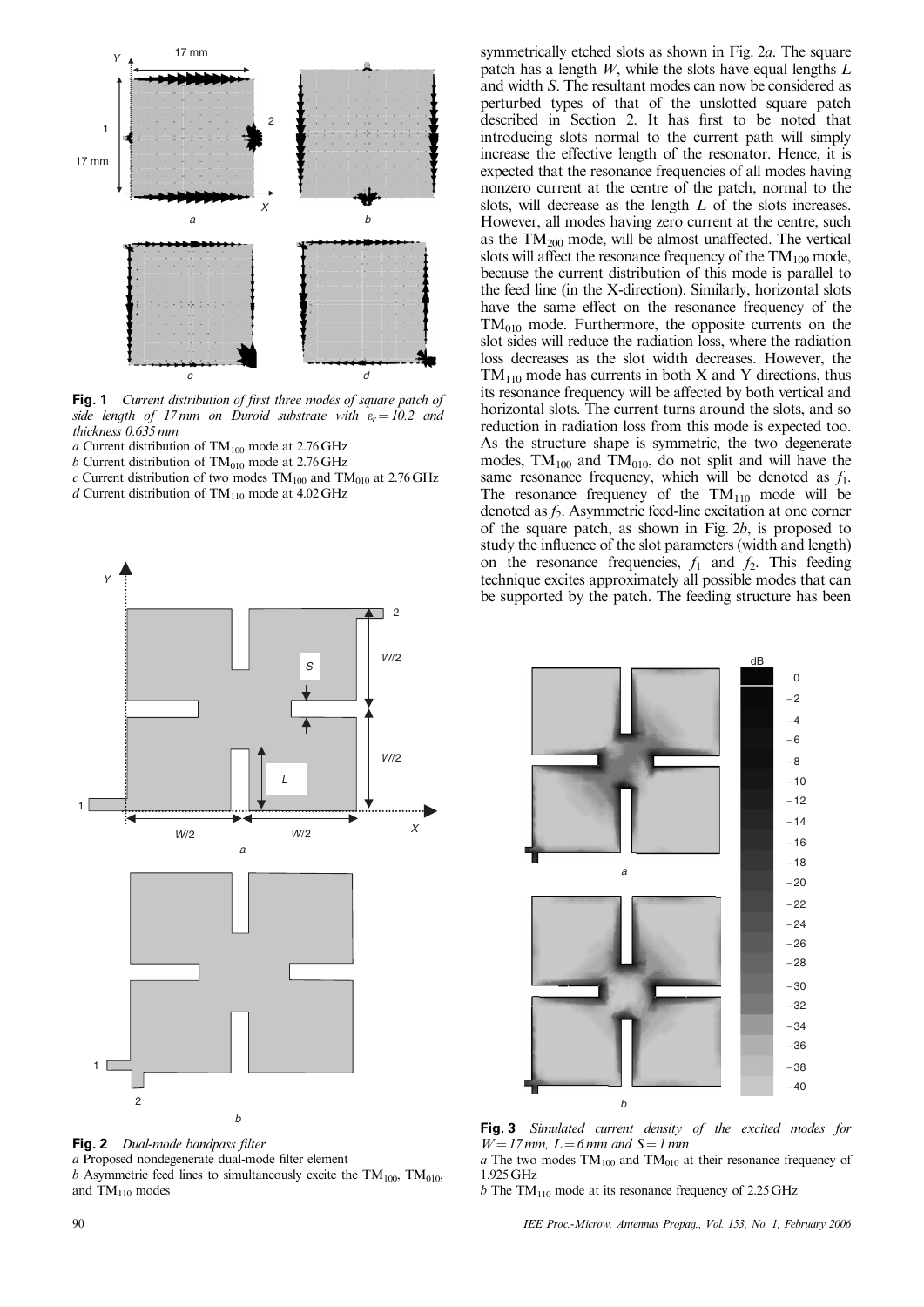validated through the comparison of the first ten excited modes of a square of length 65.33 mm presented in [13]. The IE3D simulator is used in this comparison. The error observed is less than  $0.7\%$ . Figures 3*a* and 3*b* show the simulated two-dimensional current density over the whole conductor surface of the three modes for  $W = 17$  mm,  $L = 6$  mm and  $S = 1$  mm. The current density is concentrated around the slots, and significantly at the ends of the slots. Figure 3a shows the current density where the two modes  $TM_{100}$  and  $TM_{010}$  are excited. Very little current appears at the corners and the centre of the patch. Figure 3b shows the current density of the  $TM_{110}$  mode, where almost no current is observed at the centre and the corners of the patch.

The effect of the length  $L$  and width  $S$  of the slots on the resonance frequencies is studied based on a patch of  $W = 17$  mm on Duroid substrate. The effect of the slot length L, for slot width S of 1 mm, on  $f_1$  and  $f_2$  is shown in Fig. 4a. The two resonance frequencies  $f_1$  and  $f_2$  decrease as L increases. However,  $f_2$  decreases faster than  $f_1$ , because the  $TM_{110}$  mode is affected by both vertical and horizontal slots. Both  $f_1$  and  $f_2$  become close to each other when L increases. For  $L = 7.8$  mm,  $f_1$  decreases from 2.76 to 1.44 GHz, while  $f_2$  decreases from 4.02 to 1.55 GHz. Figure 4b shows the effect of slot width S on  $f_1$  and  $f_2$ 



for  $L = 6$  mm. As noted in the preceding, as  $f_2$  is affected by both vertical and horizontal slots, it decreases faster than  $f_1$  as S increases. Other curves can be plotted for other combinations of  $S$  and  $L$ , and, thus, more frequency reduction can be obtained. As an example, for  $S=2$  mm and  $L=7.4$  mm,  $f_1 = 1.355$  GHz and  $f_2$  = 1.41 GHz.

## **4 Dual-mode bandpass filter**

Now, the design of a bandpass filter is investigated by studying the effect of the slot length and width on a dualmode resonator filter. Figure 5 shows a group of simulated curves, obtained using the IE3D simulator, of the structure in Fig. 2a for different slot lengths. Direct-feed  $50 \Omega$ microstrip lines of 1 mm length at the corners, as shown in Fig.  $2a$ , are used. It is found that, as  $L$  increases, the filter



**Fig. 4** Mode resonance frequencies against slot length L and width S of the element of Fig. 2b for  $W = 17$  mm on Duroid substrate with  $\varepsilon_r = 10.2$  and thickness 0.635 mm a Effect of slot length for slot width  $S = 1$  mm b Effect of slot width for slot length  $L = 6$ mm

IEE Proc.-Microw. Antennas Propag., Vol. 153, No. 1, February 2006 91

**Fig. 5** Simulated frequency response of dual-mode filtering behaviour for different values of slot length  $L$  with  $S = 1$  mm,  $W = 17$  mm,  $\varepsilon_r = 10.2$  and  $h = 0.635$  mm a Return loss

b Insertion loss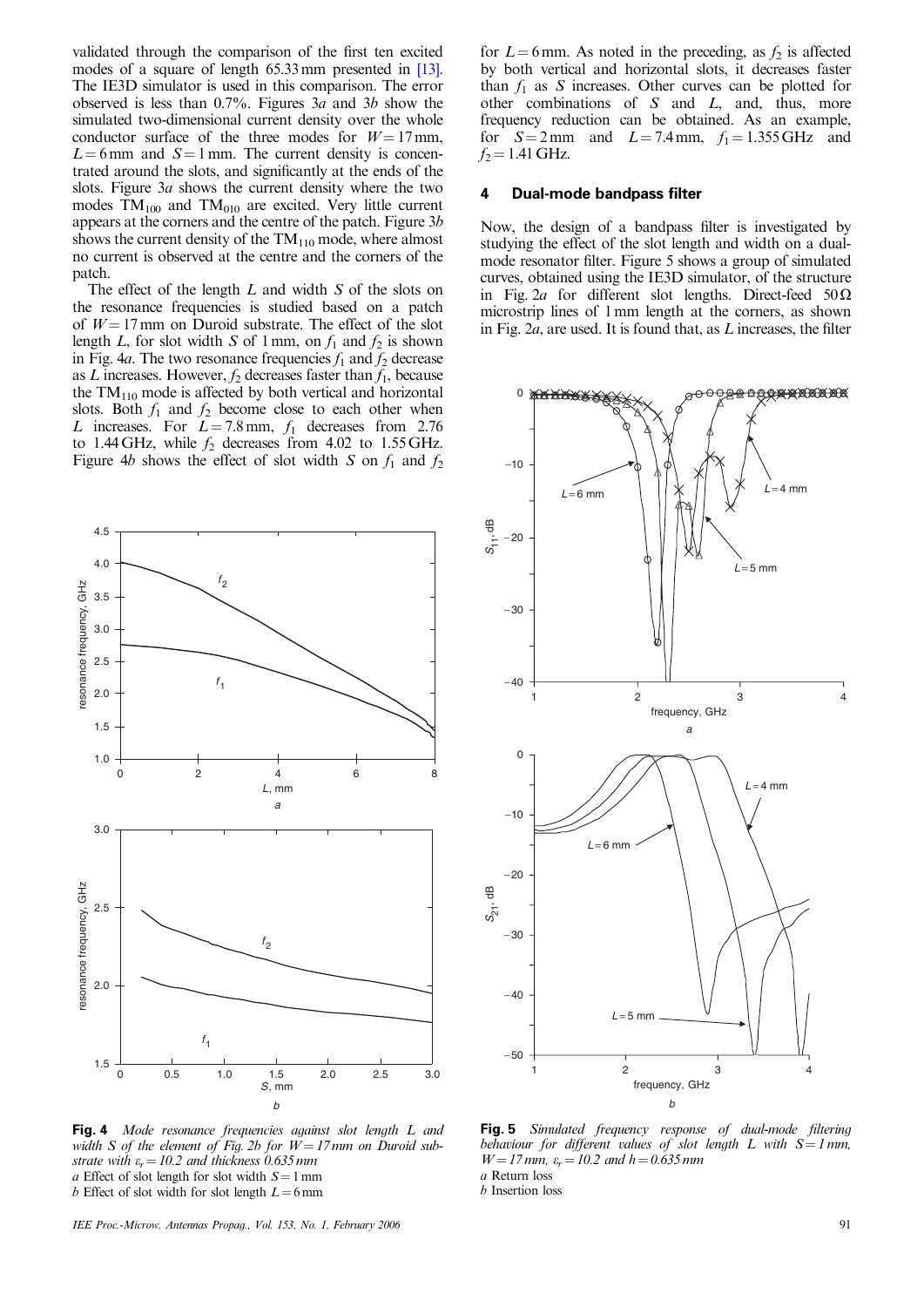

**Fig. 6** Simulated frequency response of dual-mode filtering behaviour for different values of slot width S with  $L = 6$  mm,  $W = 17$  mm,  $\varepsilon_r = 10.2$  and  $h = 0.635$  mm a Return loss

b Insertion loss

behaviour shifts to lower frequencies, and the bandwidth becomes narrower. This confirms, with the conclusion made from Fig. 4, that  $f_1$  and  $f_2$  become close to each other when L increases. Similar observations can be made from Fig. 6 which shows the effect of the slot width on the filter behaviour for  $L = 6$  mm. Figures 5a and 6a show that matching is not always good for all the slots' dimensions, so, in some cases, quarter-wavelength lines might be needed, to improve matching and increase the flexibility, to design the bandpass filter element with a specified performance. The filter centre frequency can be approximated by

$$
f_{\rm o} = \sqrt{f_1 f_2} \tag{1}
$$

Figure 7 shows the variation of the filter centre frequency  $f_0$ and the fractional bandwidth against L for different values of S. A series of simulations performed by the IE3D simulator is used to obtain these curves. The fractional bandwidth is estimated for  $S_{11}$  less than  $-10$  dB, where the



**Fig. 7** Variation of filter resonance frequency (a) and fractional bandwidth  $(b)$  against  $L$  for different values of  $S$ 

simulated centre frequency is the midband frequency. This shows that the centre frequency calculated by (1) is very close to that determined from the IE3D simulator for L greater than 4 mm. This Figure shows also that S does not have significant effect on the filter centre frequency. Fractional bandwidths from about 5% to more than 25% can be obtained for  $S = 1$  mm. It has been observed that this range is reduced for  $S = 0.5$  mm and 2 mm. These curves show the flexibility of the structure to design a bandpass filter with specified bandwidth. Two design examples are given as follows:

Case 1: This example compares the response of a narrowband filter based on the slotted patch, proposed in this paper, and that of a conventional cut-corner square patch. The nondegenerate dual-mode filter is designed for 5% fractional bandwidth. The physical parameters are  $W = 17$  mm,  $L = 7.95$  mm and  $S = 1$  mm. The centre frequency is 1.425 GHz. Good matching cannot be obtained by 50 $\Omega$  direct feed lines, therefore a 75.6 $\Omega$  quarterwavelength impedance transformer, of 0.18 mm width, is added to improve the matching. The lines are placed 0.5 mm away from the patch and parallel to it to save space. Simulations show that the effect of placing the feeding lines at this distance is not significant and can easily be neglected. For about the same centre frequency, a conventional, cut-corner,  $33.5 \times 33.5$  mm<sup>2</sup> square patch is designed. The

92 IEE Proc.-Microw. Antennas Propag., Vol. 153, No. 1, February 2006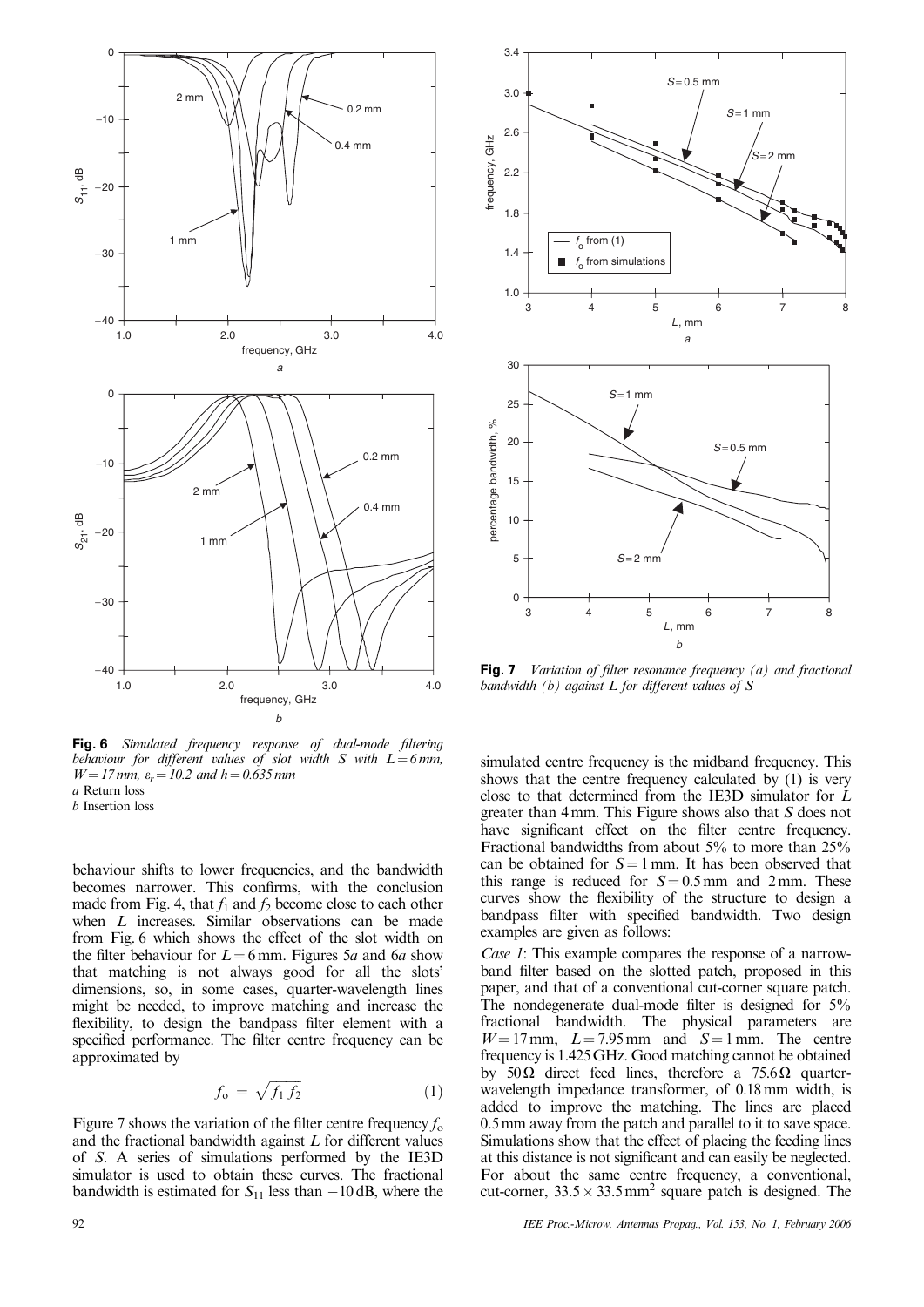

Fig. 8 Simulation results of two filters: conventional degenerate dual-mode cut-corner 33.5 × 33.5 mm square patch (a, c), and proposea nondegenerate dual-mode 17  $\times$  17 mm filter (b, d), designed at about 1.425 GHz on Duroid substrate with  $\epsilon_r$   $=$  10.2 and thickness 0.635 mm a, b Narrowband behaviour

c, d Broadband behaviour to show the spurious response

simulation results of the two filters are shown in Fig. 8. Figures 8a and b show the narrowband behaviour and Figs. 8c and d show the broadband characteristics. The obtained fractional bandwidth of the square cut-corner filter is about 3.4% and the minimum insertion loss is 1.6 dB. However, the minimum insertion loss of the proposed filter is 1.9 dB and the relative bandwidth is 5.2%. The patch area used by the proposed structure is about 26% of that of the conventional type. Moreover, in contrast to the conventional type, sharp wide stopband rejection is obtained in the higher band and no harmonic response is observed up to about 5.7 GHz  $(3.9f<sub>o</sub>)$ . These advantages are obtained at the expense of 45% reduction of the unloaded quality factor. The unloaded quality factor calculated from the simulation results is 88.

Case 2: In this case, a bandpass filter with wider bandwidth is designed. The selected fractional bandwidth is 13%. The filter physical parameters are  $W = 17$  mm,  $L = 6$  mm and  $S = 1$  mm. Figure 9 shows the simulation and experimental results, from 1 to 10 GHz, of the filter developed on Duroid material with  $\varepsilon_r = 10.2$  and thickness 0.635 mm. Good matching is obtained using direct  $50\Omega$ feed lines. Very good agreement between simulated and experimental results is observed, which validates our filter design. The measured filter bandwidth for  $S_{11}$  less than

 $-10$  dB is 270 MHz centred at 2.12 GHz ( $\sim$  13%). Within this band the measured insertion loss is  $-0.6+0.25$  dB. The bandwidth obtained in this example is not possible to achieve using conventional cut-corner square patch. Wide stopband characteristics are observed with relatively small out-of-band rejection. Better rejection can be obtained by cascading two or more identical elements. Figure 10 shows the simulations and experimental results of cascaded two identical elements of the filter designed herein. For compactness, a 1 mm separation between the two elements is selected. Experimental results are performed in uncovered condition. A little decrease in bandwidth, from 270 to 230MHz, is observed. The rejection is approximately doubled in the stopband and the measured insertion in the passband is  $1.05 \pm 0.45$  dB. The unloaded quality factor calculated from the measured results is approximately 170. This value is slightly larger than those reported in [12], where the unloaded quality factors  $Qu = 167$ , for a ring resonator, and  $Qu = 161$ , for a square loop, were obtained in uncovered environment at about 1.55 GHz, using Duroid substrate with  $\varepsilon_r = 10.8$  and thickness of 1.27 mm. It can be noted from these examples that the unloaded quality factor decreases as the filter size is reduced. Photographs of the fabricated filters are shown in Fig. 11.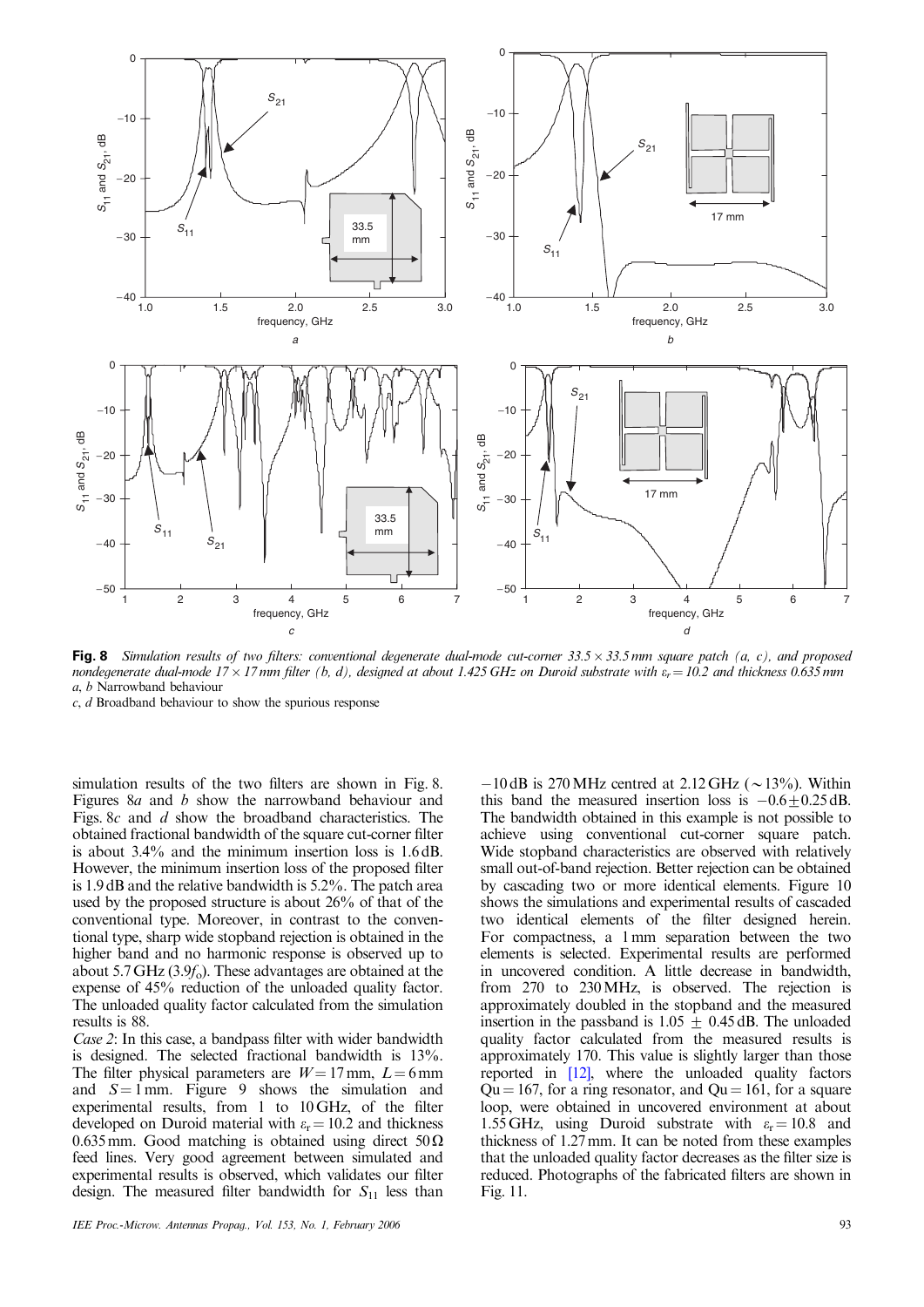

**Fig. 9** Simulations (based on IE3D) and experimental results of a one-element two-pole filter a Simulation results

b Experimental results



**Fig. 10** Simulations (based on IE3D) and experimental results of two cascaded elements four-pole filter a Simulation results

b Experimental results



**Fig. 11** Photographs of the fabricated filters a One-element two-pole filter b Two-element four-pole filter

## **5 Conclusions**

A new nondegenerate dual-mode patch resonator for filter applications has been proposed. The new structure uses a square patch resonator with four slots etched in symmetrical form. An important size reduction compared to conventional degenerate dual-mode square patch has been achieved without significantly sacrificing the filter performance. Design flexibility for fractional bandwidths from about 5% to more than 25% has been demonstrated. A 13% bandpass filter has been designed at 2.15 GHz on Duroid substrate with  $\varepsilon_r = 10.2$  and  $h = 0.635$  mm. Good agreement between theoretical and experimental results is observed.

## **6 References**

- 
- 1 Wolff, I.: 'Microsrtip bandpass filter using degenerate modes of microstrip ring resonator', *Electron. Lett.*, 1972, 8, (12), pp. 302–303<br>2 Matsuo, M., Yabuki, H., and Makimoto, M.: 'Dual-mode stepped<br>impedance ring res
- $(11)$ , pp. 891–892
- 4 Gorur, A.: 'Description of coupling between degenerate modes of a dual-mode microstrip loop resonator using a novel perturbation<br>arrangement and its dual-mode bandpass filter applications', IEEE<br>Trans. Microw. Theory Tech., 2004, 52, (2), pp. 671–677<br>5 Hsieh, L., and Chang, K.: 'Dual-mod
- bandpass filters using ring resonators with enhanced-coupling tuning stubs', IEEE Trans. Microw. Theory Tech., 2002, 50, (5),
- pp. 1340–1345 6 Zhu, L., and Wu, K.: 'A joint field/circuit model of line-to-ring coupling structures and its application to the design of microstrip dual-mode filters and resonator circuits', IEEE Trans. Microw. Theory Tech., 1999, 47, (10), pp. 1938–1948

94 IEE Proc.-Microw. Antennas Propag., Vol. 153, No. 1, February 2006